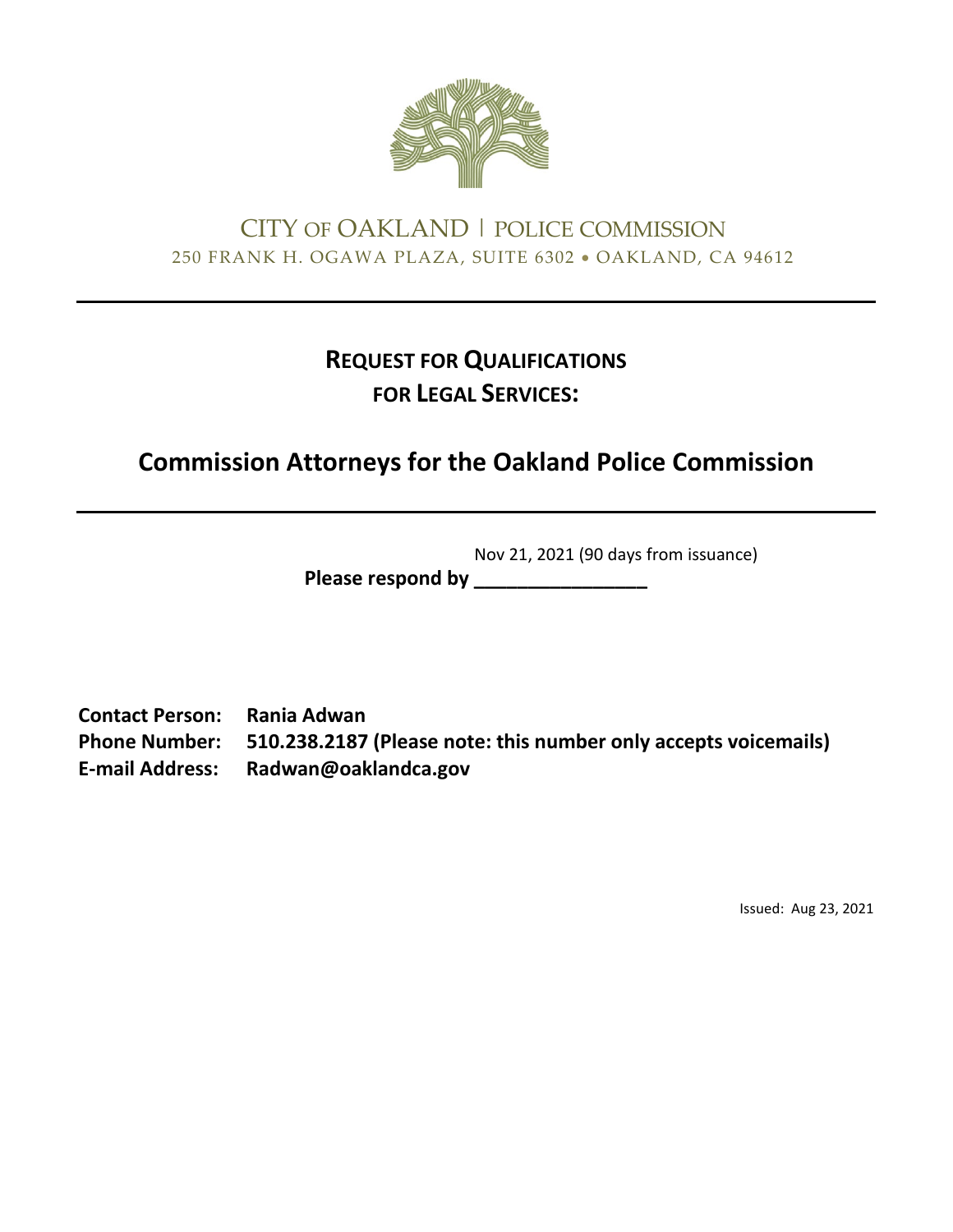# **TABLE OF CONTENTS**

| INTRODUCTION & SCOPE OF SERVICE                                                       | $\mathbf 1$                              |                                                  |   |
|---------------------------------------------------------------------------------------|------------------------------------------|--------------------------------------------------|---|
| <b>FIRM DATA &amp; INFORMATION)</b><br><b>FEE STRUCTURE</b><br>RESPONDENT'S PERSONNEL | $\overline{\mathbf{c}}$<br>3<br><u>3</u> |                                                  |   |
|                                                                                       |                                          | CONFIDENTIALITY OF PROPOSAL & INFORMATION WAIVER | 4 |
|                                                                                       |                                          | <b>COMMISSION'S RESERVATION OF RIGHTS</b>        | 4 |
| <b>CONFLICTS OF INTEREST</b>                                                          | 4                                        |                                                  |   |
| <b>STRATEGY &amp; BUDGET</b>                                                          | 4                                        |                                                  |   |
| <b>LITIGATION</b>                                                                     | 5                                        |                                                  |   |
| <b>COMMUNICATION</b>                                                                  | 5                                        |                                                  |   |
| <b>REVIEW OF SUBMISSIONS</b>                                                          | 5                                        |                                                  |   |
| STATEMENT OF INTEREST & QUALIFICATIONS                                                | 6                                        |                                                  |   |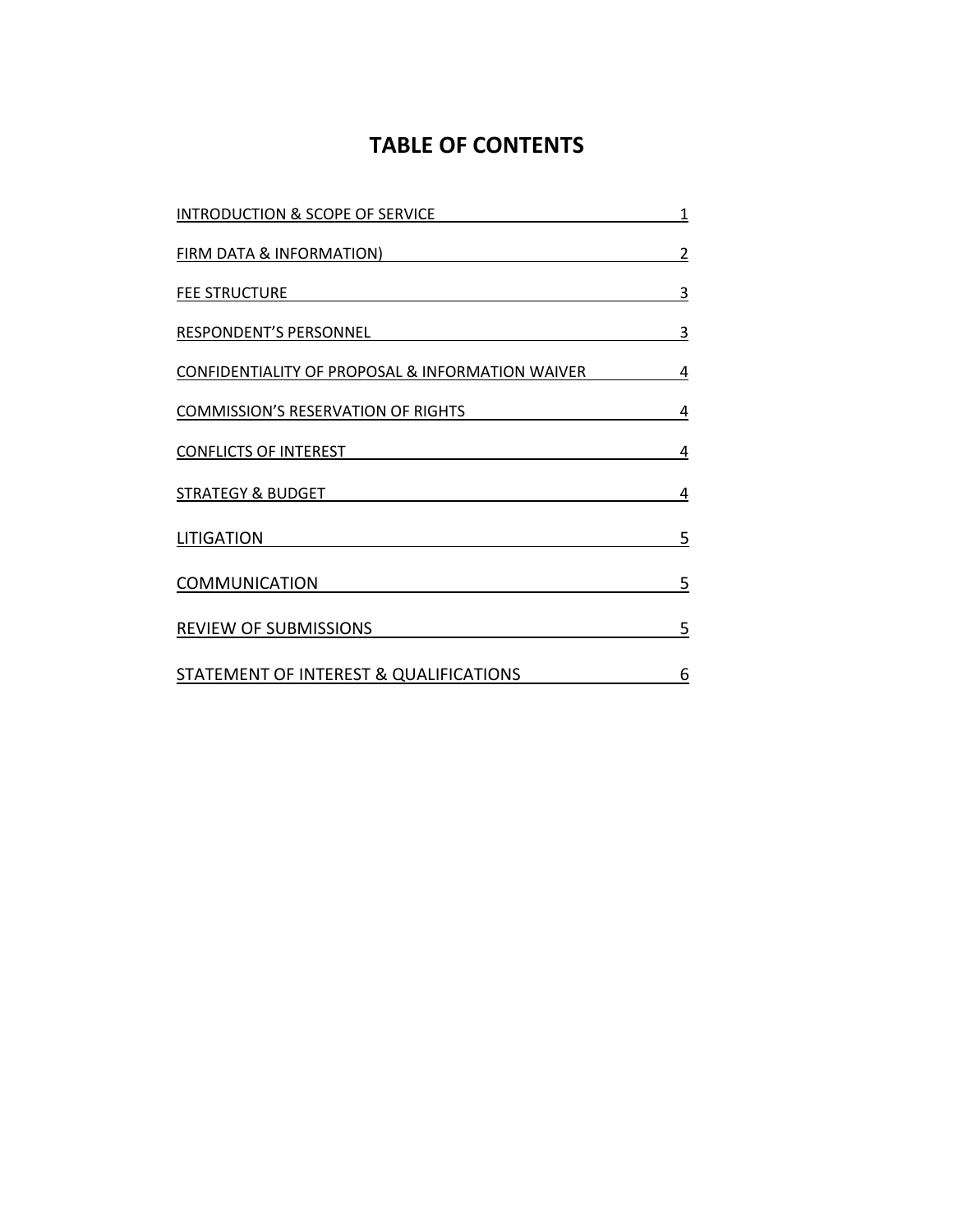#### **INTRODUCTION & SCOPE OF SERVICE**

In November 2016, Oakland voters overwhelmingly passed Measure LL, an amendment to the Oakland City Charter codified in Charter section 604, (hereinafter Section 604) which established the Oakland Police Commission (hereinafter "Commission") consisting of seven regular and two alternate members, and which established the Community Police Review Agency ("CPRA"). In November 2020, Oakland voters passed Measure S1, an amendment to Section 604, which established an Office of Inspector General ("OIG"), expanded the powers and duties of the Commission, and provided for the Commission to retain independent legal counsel.

The Commission oversees the Oakland Police Department ("OPD") to ensure that its policies, practices, and customs conform to national standards of constitutional policing. The Commission is charged with reviewing, proposing changes to, and holding annual public hearings on OPD's policies and procedures. The Commission also must report annually to the Mayor, the City Council, and to the public regarding the Commission's business.

The Commission oversees the work of the CPRA and the OIG. The CPRA investigates all public complaints against OPD officers involving use of force, in-custody deaths, racial profiling, public assemblies, and other possible misconduct as directed by the Commission. The Commission, as a body or by committee, reviews certain CPRA cases and provides direction to the CPRA Director on case closure, sustained findings and the imposition of discipline. The Commission reviews audits performed by the OIG. The CPRA Director and the Inspector General report to and may be terminated by the Commission. The Commission meets in closed session to discuss the CPRA Director's and the Inspector General's performance.

The Commission wishes to retain legal counsel ("Commission Attorneys") to advise the Commission on matters within the scope of its powers and duties as enumerated in Section 604 and in Oakland Municipal Code Chapters 2.45 and 2.46; provide periodic training on Brown Act compliance, serve as the Commission's parliamentarian, represent the Commission as contemplated in Section 604(i)2, and advise on other matters as assigned. Commission Attorneys must be available to sit at the dais during the Commission's regular and special meetings. Regular meetings are held the second and fourth Thursdays of each month at 6:30 p.m. in Oakland City Hall.

The Commission requests detailed information regarding the qualifications of attorneys or law firms interested in providing legal services to the Commission. Selection of Commission Attorneys will be based on the quality of their work, commitment to controlling costs, adherence to budgets, and demonstrated commitment and efforts to provide equal employment opportunity, including but not limited to efforts to provide equity and inclusion to persons of color, women, persons with disabilities, members of the LGBTQ+ community, and all individuals, regardless of protected class status. We encourage innovative approaches to billing proposals, such as fixed rate per project, blended hourly rate per project, discounted rates, contingency fees, or some other methodology. When we select a firm to represent the Commission, we decide which attorneys will be working on our matters, and we require advance approval of any changes in assignments.

Any firm retained by the Commission must enter into the City of Oakland's standard Professional Services Agreement (PSA), and complete and provide the following schedules and documentation.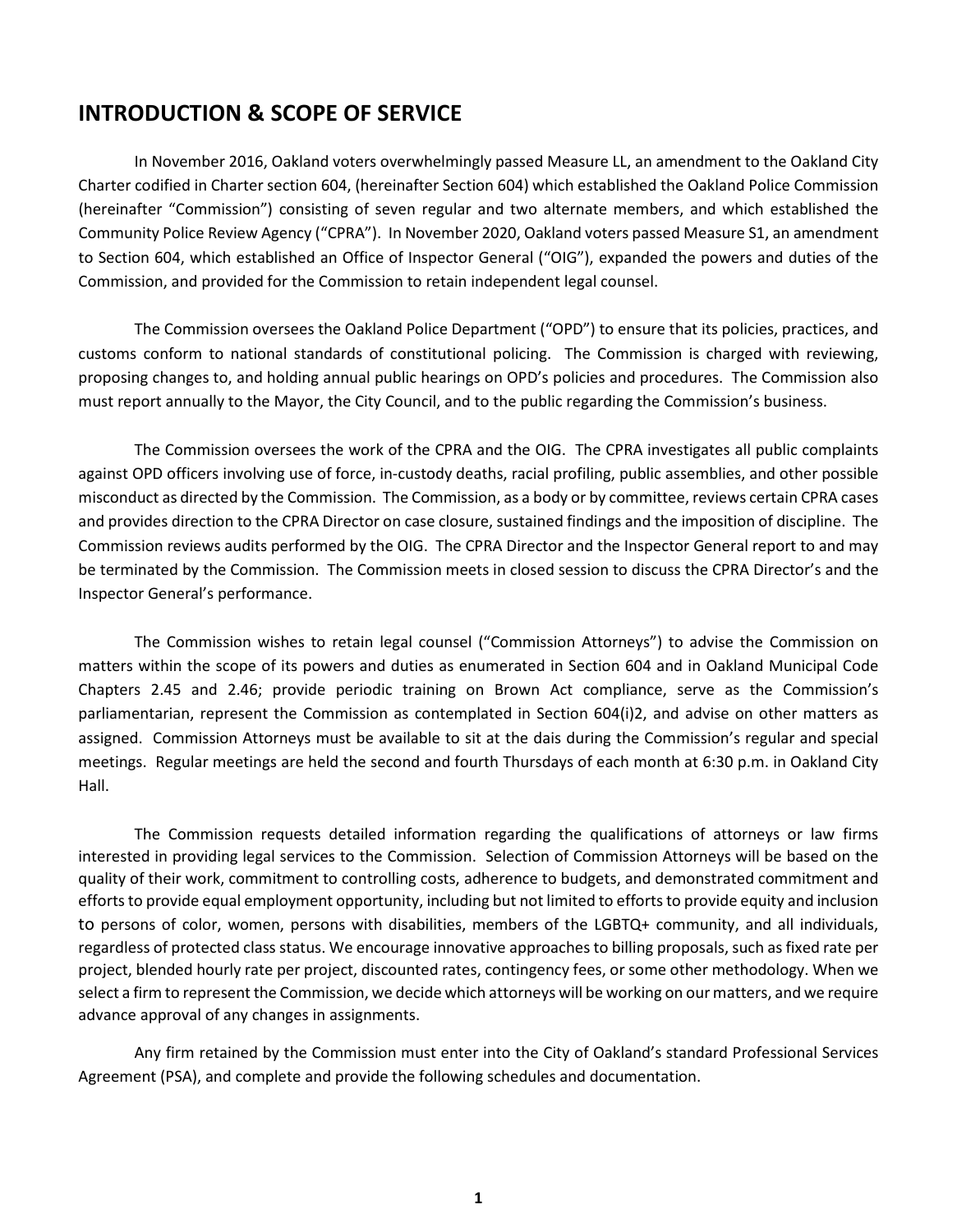- Combined Schedules: C-1: Declaration of Compliance with the American Disabilities Act, Schedule P: Nuclear Free Zone Disclosure, Schedule U: Compliance Commitment Agreement, Schedule V: Affidavit of Non-Disciplinary or Investigatory Action, Schedule;
- Schedule B-2: Arizona Resolution
- Schedule D: Ownership Ethnicity and Gender Questionnaire;
- Schedule E: Project Consultant Team;
- Schedule N: Declaration of Compliance for the City's Living Wage Ordinance;
- Schedule N-1: Equal Benefits Declaration of Nondiscrimination;
- Schedule O: Contractor Acknowledgment of City of Oakland Campaign Contribution Limits;
- Proof of Insurance on the ACORD form showing the types and amounts of and insurance coverage required in Schedule Q, Insurance Requirements; and
- Current Oakland Business Tax certificate or application in progress.

In addition to the PSA, the selected firm will be required to enter into a Scope of Service/Retention Agreement which includes a written work plan or case handling plan, a capped "not to exceed" amount in accordance with Section 604(i) and the names of the individuals in the law firm assigned to work on the matter and their hourly rates. Separate scopes may be required for specific projects, at the discretion of the Commission. The Scope of Service/Retention Agreement becomes a part of the overall agreement and cannot be modified without the advance written approval of the Commission. The Commission will not approve invoices that are in excess of budget, absent prior approval. All invoices must set forth the billing amount, the cap, and the amount remaining on the contract. The documents listed above are included as an attachment.

The selected firm must be current on the payment of Oakland business taxes. This tax is based on income from work the firm performs in Oakland. The selected firm must possess or obtain an Oakland Business Tax Certificate regardless of where the firm is located.

### **FIRM DATA & INFORMATION**

Respondents should provide the following background information for each attorney in the firm who wishes to be qualified to provide advice or assist in providing advice to the Commission. Please provide two copies of the responses and please identify the partner or shareholder who would be in charge of the representation. For purposes of providing background information, "peace officers" include all law enforcement officers, including but not limited to police officers, deputy sheriffs, highway patrol officers, and corrections officers.

- 1. Describe your professional experience in the area of representation of public entities, including representation at public meetings or hearings, knowledge of parliamentary procedure, compliance with the California Public Records Act, and application of the Brown Act.
- 2. Describe your professional experience in the areas of oversight and policy development for a public safety agency.
- 3. Describe your professional experience in the area of public employee misconduct and discipline, including experience related to peace officers.
- 4. Describe your professional experience in the areas of employee privacy and public sector labor relations.
- 5. Have you ever represented a client in a claim or lawsuit against a peace-officer department or agency? If so, please describe the timing and nature of the representation(s).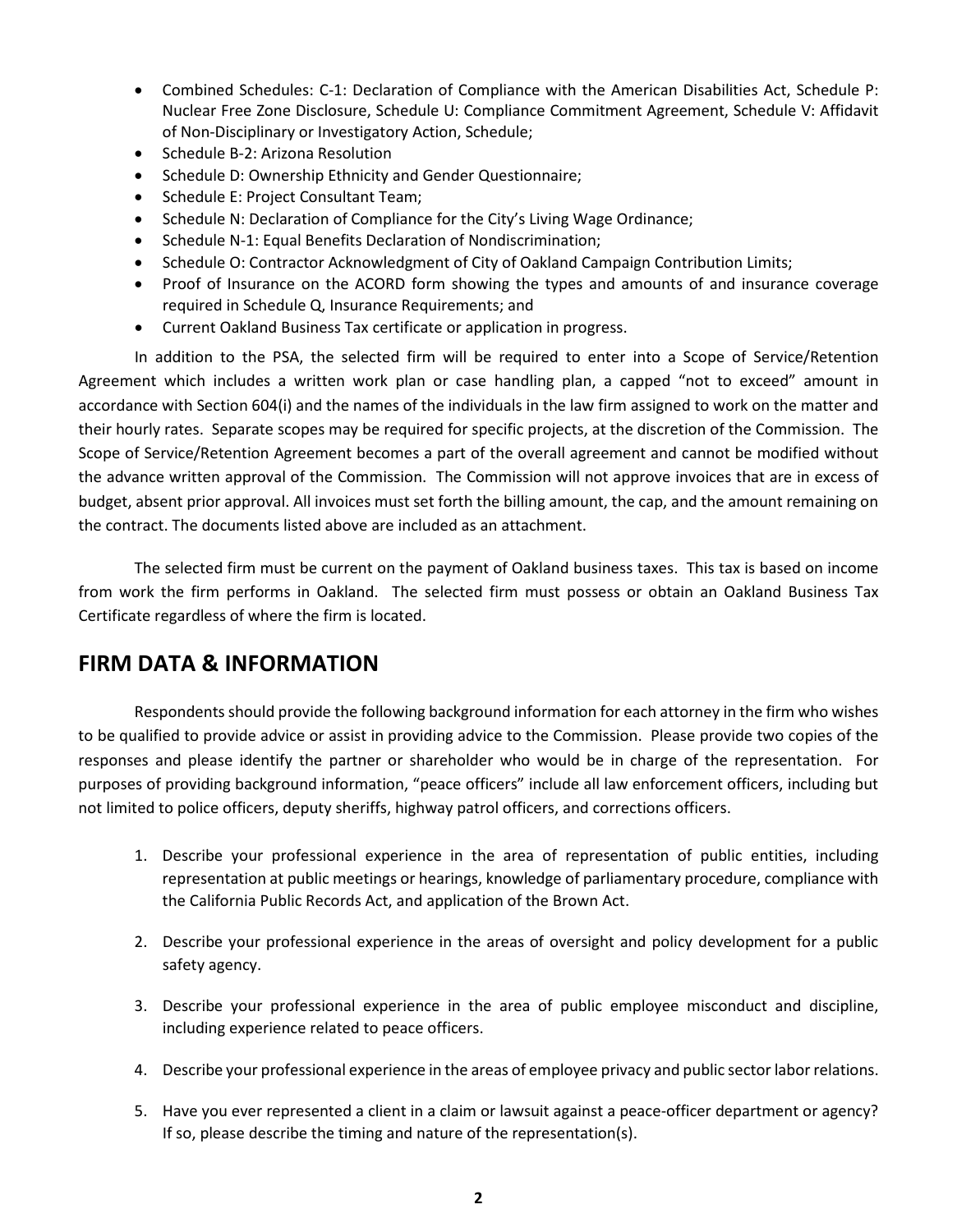- 6. Have you ever represented a peace-officer department or agency in a law suit? If so, please describe the timing and nature of the representation(s).
- 7. Have you ever represented a peace officer in a civil or criminal matter for alleged on-the-job misconduct? If so, please describe the timing and nature of the representation(s).
- 8. Have you ever represented a peace officer or a peace officer employee association in a discipline matter or collective bargaining dispute? If so, please describe the timing and nature of the representation(s).

In addition, Respondents should include the following information:

- 1. Your office's availability to work as counsel to the Commission, including number of hours per month the lead attorney can personally commit, availability of attorneys for Commission meetings, any regular time constraints or competing commitments, and availability of associate attorneys to advise the Commission in the absence of the lead attorney.
- 2. Statistical information about firm demographics, and an explanation of the firm's diversity, equity, and inclusion policy.
- 3. A description of the nature and scope of specific projects handled by each qualified attorney, or significant matters that may be relevant to representation of the Commission in such disputes.
- 4. An agreement not to engage in litigation against the Commission or represent clients that have interests that are directly adverse to the Commission without first informing the Commission and obtaining written permission from the Commission to do so.
- 5. A firm resume or brochure.

#### **FEE STRUCTURE**

Respondents should provide hourly rates for each attorney seeking qualification, as well as paralegals and other professionals who will assist in the representation.

The quoted hourly rate should include all salary and compensation, and all overhead expenses, profits and other employee costs, including but not limited to clerical and word processing expenses. Respondents should list all expenses they propose to bill and the basis for such expenses. The contract will provide for usual and customary reimbursement of third-party costs based on actual expenses. The Commission does not reimburse for additional overhead on third-party costs.

If the firm proposes to adjust rates during the course of representation, please describe the method for such adjustment. Respondents should include alternatives to hourly billing, including fixed price representation and contingency fee arrangements.

#### **RESPONDENT'S PERSONNEL**

The Commission intends to reserve the right to designate a specific attorney(s) in a contracting law firm to work on a specific case or matter as lead counsel or as associate lead counsel for the services rendered pursuant to any contract, and further intends to reserve the right to terminate the contract if the lead attorney leaves employment of the firm.

Before the Commission contracts with Commission Attorneys, the Commission expects a commitment with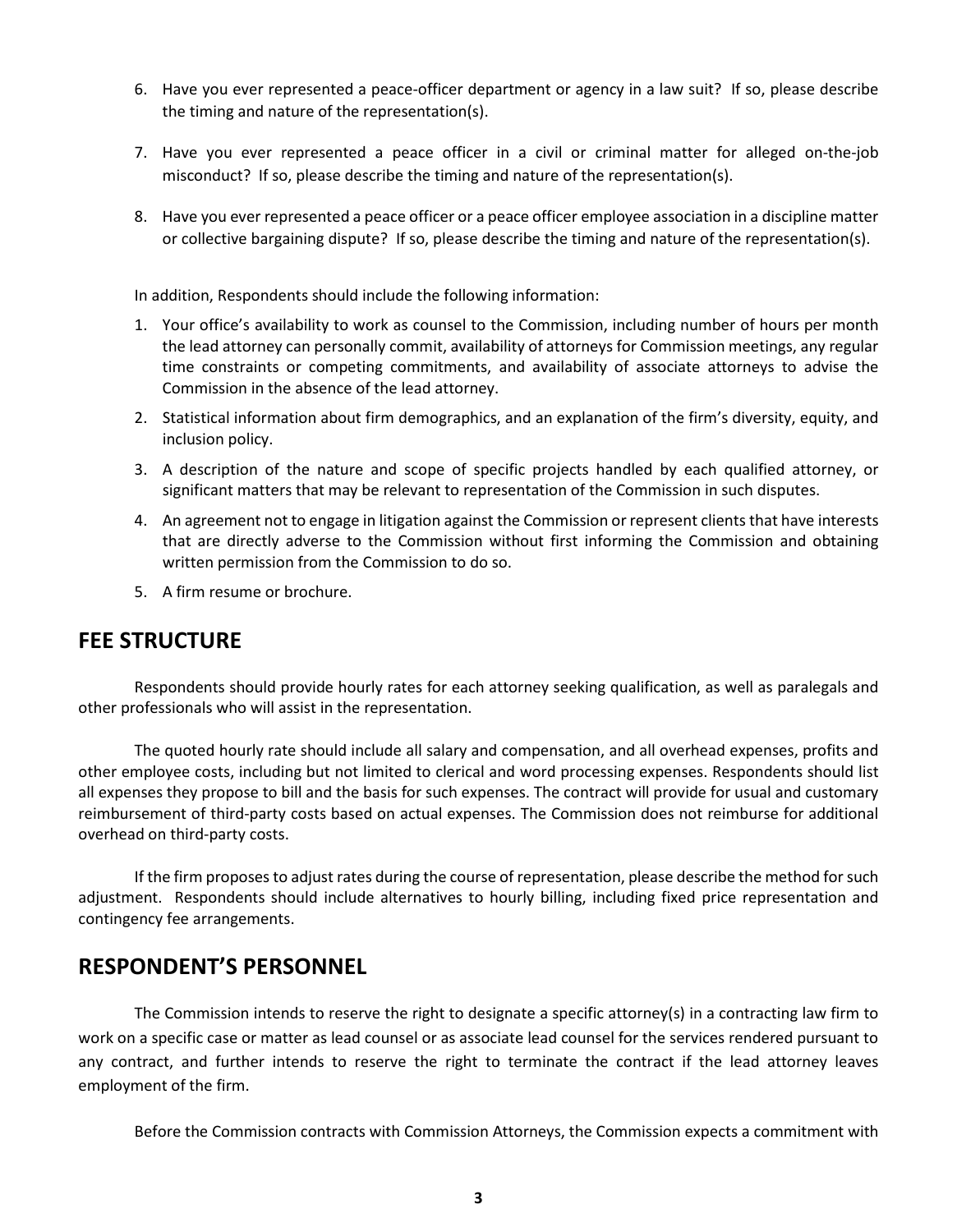respect to the attorneys who will be representing the Commission. If subsequently it becomes necessary to substitute an attorney or add additional attorneys, Commission Attorneys must receive prior approval before doing so. Significant roles shall not be given to other attorneys without the Commission's prior concurrence.

While the Commission expects senior attorneys to perform those tasks that require substantial experience, the Commission expects that Commission Attorneys will attempt to minimize legal expenses by relying on junior attorneys and paralegals for less demanding tasks.

#### **CONFIDENTIALITY OF PROPOSAL INFORMATION WAIVER**

Respondents specifically and categorically agree that, as a condition for the opening and review of their responsive submittals, the information relating to fees and fee structure submitted by every other respondent is confidential and proprietary information insofar as such Respondent is concerned.

Respondents are further advised that upon execution of an agreement, all the terms and conditions, including fees and fee structures, forming part of such agreement shall become a public record of the Commission and be subject to full disclosure; and each Respondent waives any right to object to any such disclosure.

# **COMMISSION'S RESERVATION OF RIGHTS**

This Request for Qualifications does not constitute a commitment by the Commission to enter into any agreement or contract, or to pay any costs associated with the preparation of responses, submittals or other documents or any related-work by any Respondent. The Commission reserves the right to enter into agreements for legal services with persons or firms who do not respond. The Commission further reserves the right to waive responses to any part of this request if, in its sole judgment, it determines that it is in the best interests of the Commission to do so. The Commission may require any Respondent to participate in negotiations and to submit such other information or documentation as it may deem necessary as conditions of awarding a contract. The Commission reserves the right to vary or waive requirements for different Respondents as shall fit the Commission's needs.

# **CONFLICTS OF INTEREST**

We expect that the Commission will be notified immediately if Commission Attorneys become aware of an actual or potential conflict. The Commission recognizes that on occasion Commission Attorneys will be asked to represent clients whose interests are inconsistent with the Commission's, and that Commission Attorneys may even be asked to represent parties whose interests are in direct conflict with the Commission's. The Commission will generally waive conflicts when no issue of significant Commission policy is involved. Whenever the Commission waives a conflict, the waiver will be conditioned on written agreement by the other client that it will not object to Commission Attorneys representing the Commission in any pending or future matter. The Commission generally will **not** waive a conflict if the matter is related to a matter in which Commission Attorneys have represented the Commission, or if your firm has access to relevant confidential information of the Commission or of the City of Oakland, or if your representation of the other client involves issues of significant Commission policy.

# **STRATEGY & BUDGET**

For every new matter, Commission Attorneys are expected to prepare a strategy and a budget. The budget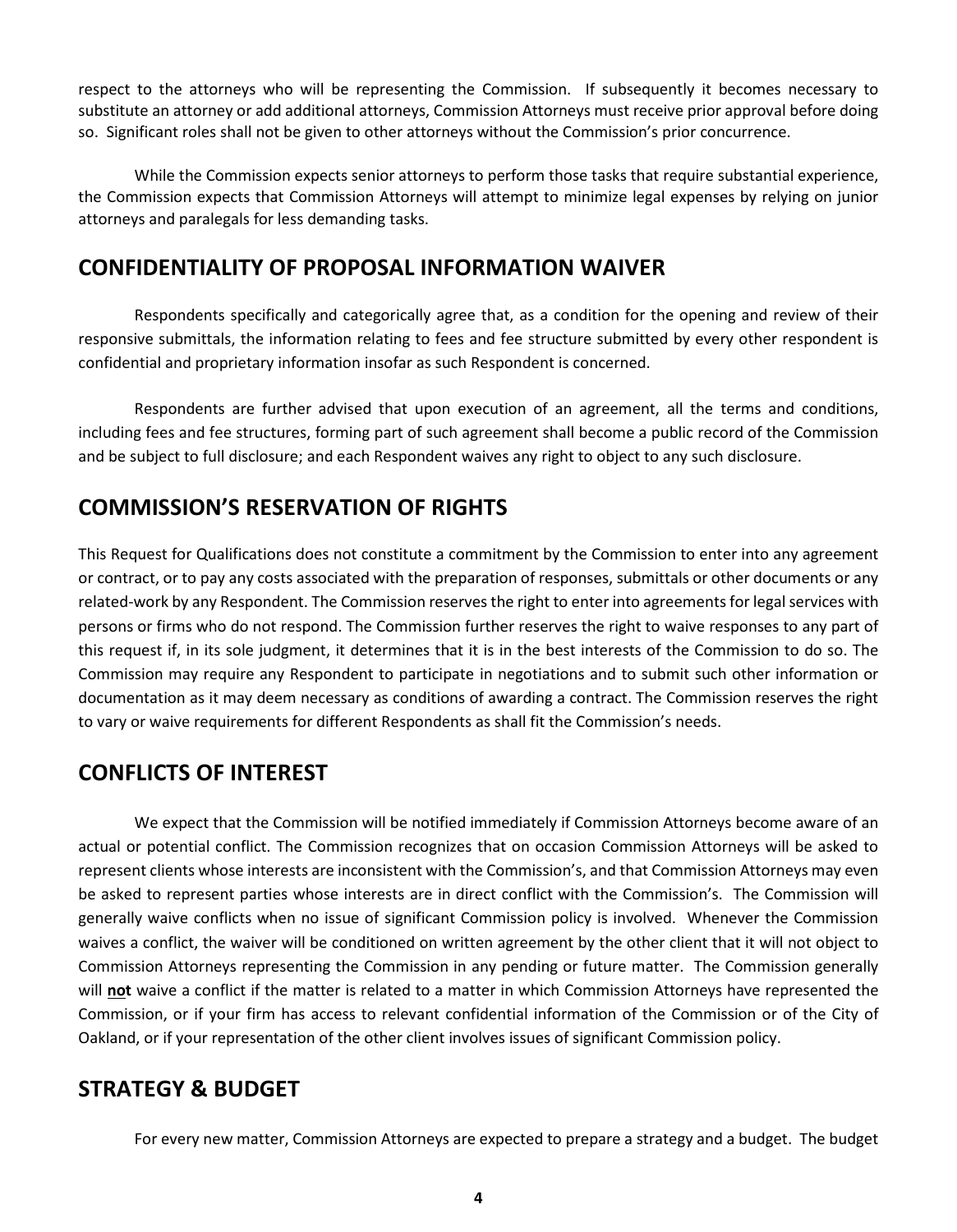should estimate total fees and expenses to see the matter to its conclusion. If Commission Attorneys anticipate a change in the budget, Commission Attorneys must discuss such anticipated changes with the Commission before the work is done or the expense is incurred. The Commission will not approve invoices that are in excess of budget absent prior approval.

Litigation strategy shall identify alternate methods of disposing of the case, including ADR (Alternative Dispute Resolution) and settlement. An outline should be made of the proposed course of litigation, including dispositive pretrial motions, the scope of discovery and the trial strategy. If it appears that a case will go to trial, an estimate of costs should be sent to the Commission no later than the close of discovery, if possible. The level of detail of all plans (litigation and otherwise) will be dictated by the significance of the matter.

#### **LITIGATION**

Commission Attorneys shall represent the Commission as described in Section 604 (i) of the City Charter. Litigation that falls outside the scope of Section 604 is handled by the Office of the City Attorney. Advance approval from the Commission is required before:

- Preparing pretrial motions;
- Preparing a cross-complaint which adds new parties to the action; Selecting and retaining expert witnesses;
- Preparing motions during trial, post-trial motions or appeals;
- Undertaking any unusual activity, such as preparing a major research memorandum;
- Agreeing to alternative dispute resolution processes;
- Agreeing to settlement.

Commission Attorneys must consult with the Commission concerning the strategy for taking depositions and other discovery. The deposition plan should include a brief explanation of the proposed deponent's location, the deponent's involvement in the matter, and the purpose of the deposition.

Commission Attorneys must exercise restraint in discovery and legal research conducted in routine small matters. We will not continue use of a firm that allows costs to approach - much less exceed- the Commission's exposure or potential recovery.

Commission Attorneys must evaluate ADR as a substitute for full-scale litigation. The Commission expects that ADR techniques will be given active consideration from the commencement of litigation. The Commission does not view ADR as an alternative to be considered only when trial is imminent and after months or years of costly discovery and pretrial battles.

# **COMMUNICATION**

Commission Attorneys must contact the Commission if any issues arise that are not covered by the Scope of Service/Retention Agreement, or if Commission Attorneys wish to deviate from any of the stated terms of the Scope of Service/Retention Agreement

### **REVIEW OF SUBMISSIONS**

The Commission will select a firm to serve as counsel based on its evaluation of responses to this Request